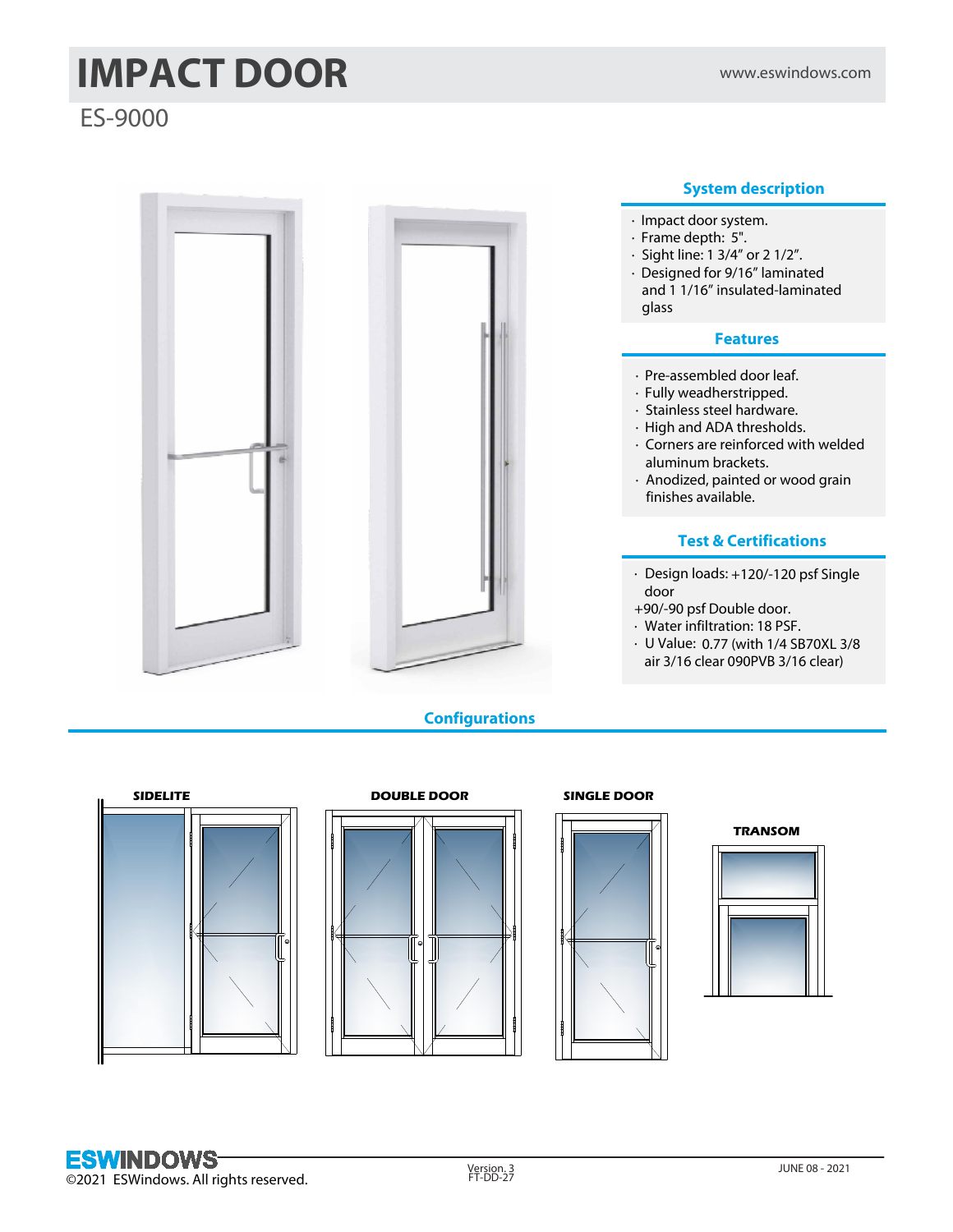

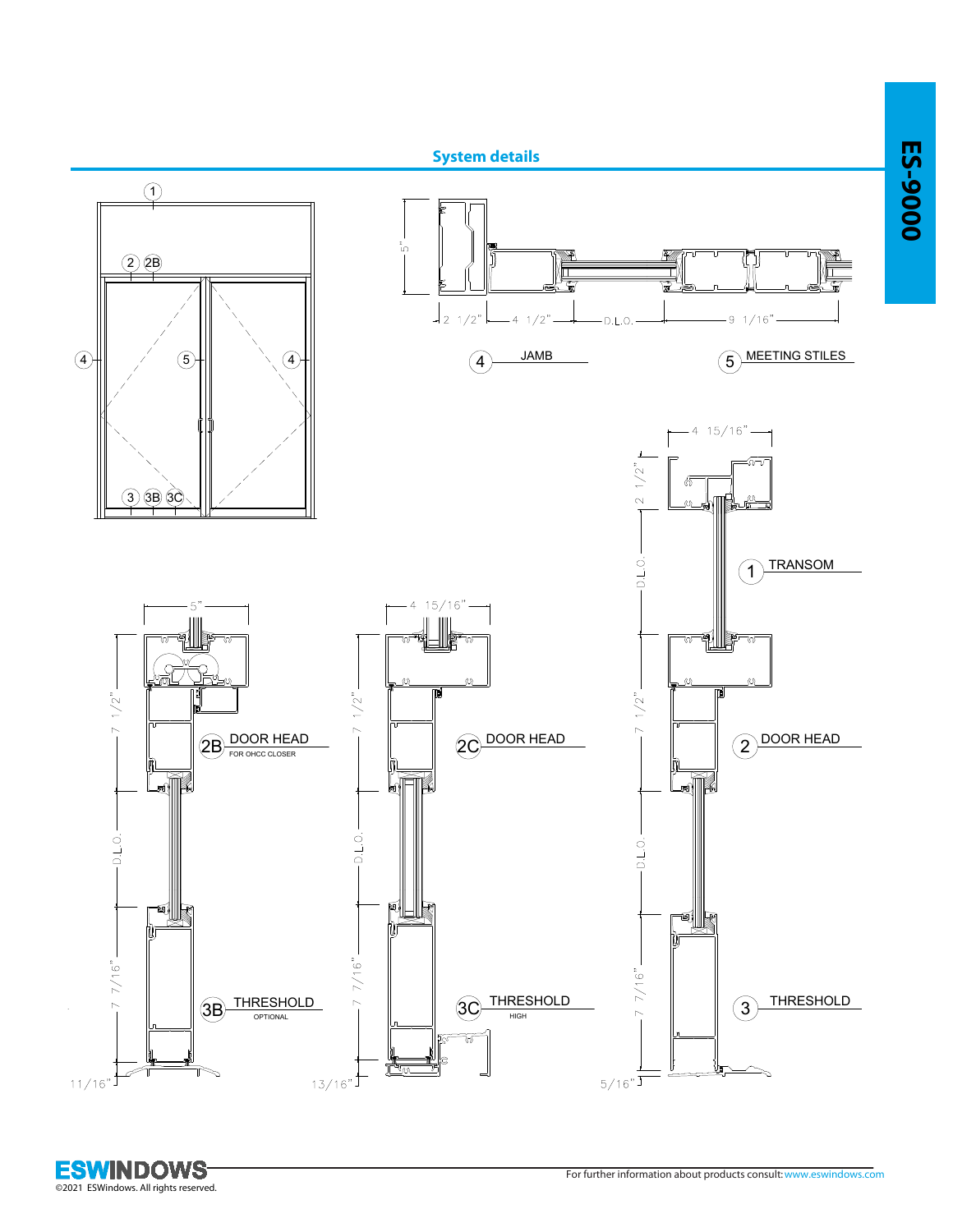

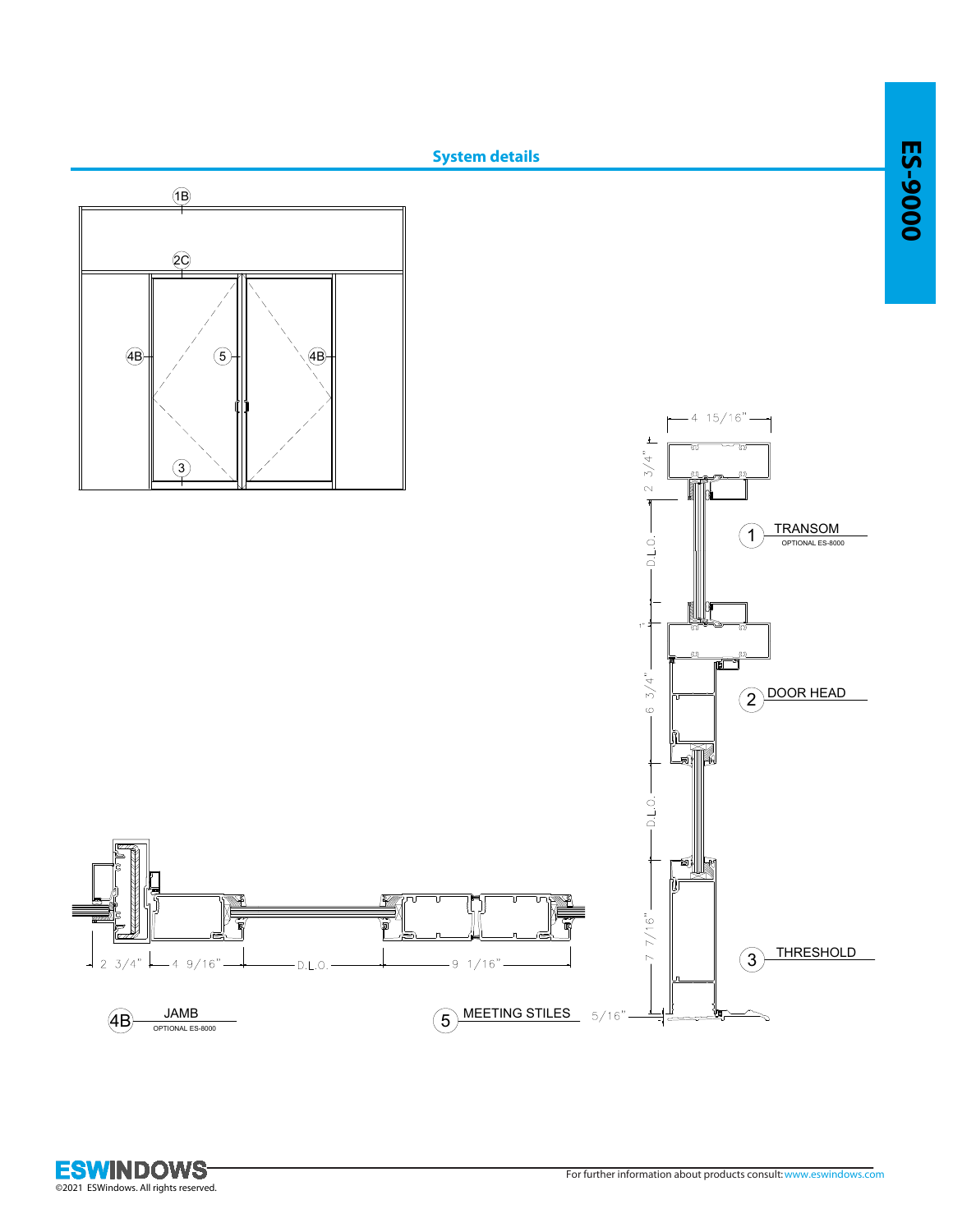

<u>Ъ,</u>  $5/16"$ <sup>T</sup>

**ESWINDOWS** 

©2021 ESWindows. All rights reserved.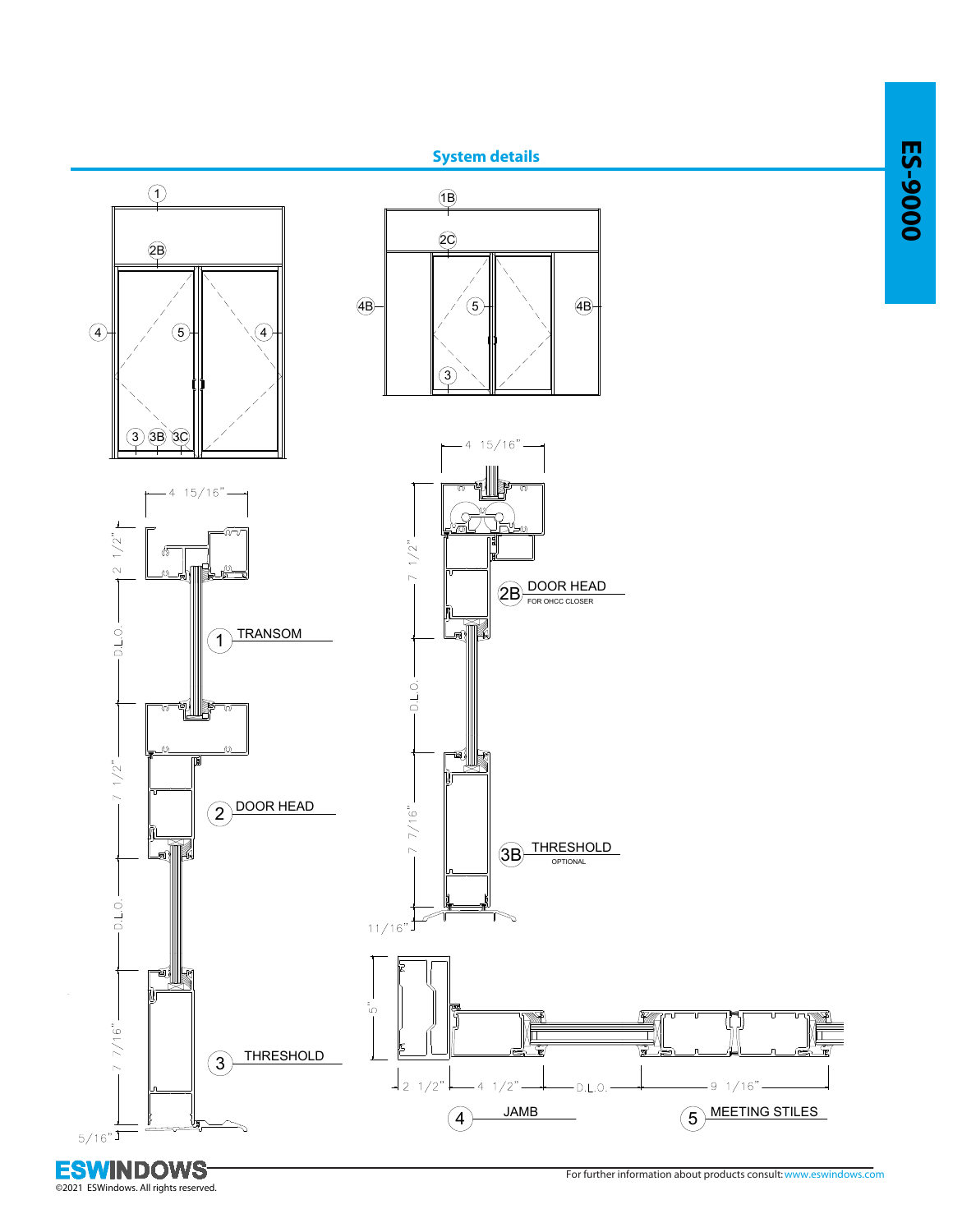



 $3/16"$ 

©2021 ESWindows. All rights reserved.

Щ.

 $5/16"$